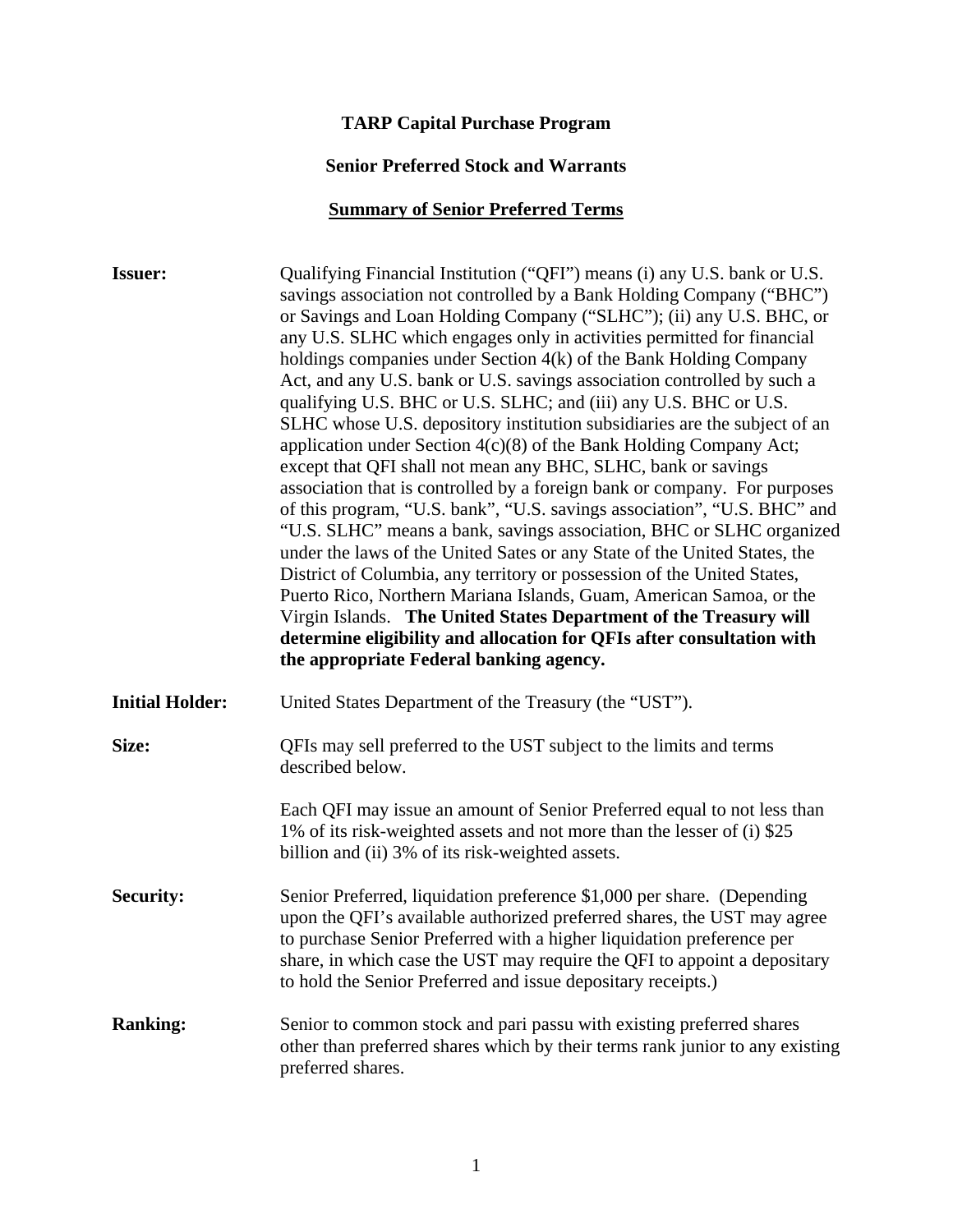| <b>Regulatory</b><br>Capital<br><b>Status:</b> | Tier 1.                                                                                                                                                                                                                                                                                                                                                                                                                                                                                                                                                                                                                                                                                                                                                                                                                                                                                                                                                                                              |
|------------------------------------------------|------------------------------------------------------------------------------------------------------------------------------------------------------------------------------------------------------------------------------------------------------------------------------------------------------------------------------------------------------------------------------------------------------------------------------------------------------------------------------------------------------------------------------------------------------------------------------------------------------------------------------------------------------------------------------------------------------------------------------------------------------------------------------------------------------------------------------------------------------------------------------------------------------------------------------------------------------------------------------------------------------|
| Term:                                          | Perpetual life.                                                                                                                                                                                                                                                                                                                                                                                                                                                                                                                                                                                                                                                                                                                                                                                                                                                                                                                                                                                      |
| Dividend:                                      | The Senior Preferred will pay cumulative dividends at a rate of 5% per<br>annum until the fifth anniversary of the date of this investment and<br>thereafter at a rate of 9% per annum. For Senior Preferred issued by banks<br>which are not subsidiaries of holding companies, the Senior Preferred will<br>pay non-cumulative dividends at a rate of 5% per annum until the fifth<br>anniversary of the date of this investment and thereafter at a rate of 9% per<br>annum. Dividends will be payable quarterly in arrears on February 15,<br>May 15, August 15 and November 15 of each year.                                                                                                                                                                                                                                                                                                                                                                                                    |
| <b>Redemption:</b>                             | Senior Preferred may not be redeemed for a period of three years from the<br>date of this investment, except with the proceeds from a Qualified Equity<br>Offering (as defined below) which results in aggregate gross proceeds to<br>the QFI of not less than 25% of the issue price of the Senior Preferred.<br>After the third anniversary of the date of this investment, the Senior<br>Preferred may be redeemed, in whole or in part, at any time and from time<br>to time, at the option of the QFI. All redemptions of the Senior Preferred<br>shall be at 100% of its issue price, plus (i) in the case of cumulative Senior<br>Preferred, any accrued and unpaid dividends and (ii) in the case of non-<br>cumulative Senior Preferred, accrued and unpaid dividends for the then<br>current dividend period (regardless of whether any dividends are actually<br>declared for such dividend period), and shall be subject to the approval of<br>the QFI's primary federal bank regulator. |
|                                                | "Qualified Equity Offering" shall mean the sale by the QFI after the date<br>of this investment of Tier 1 qualifying perpetual preferred stock or<br>common stock for cash.                                                                                                                                                                                                                                                                                                                                                                                                                                                                                                                                                                                                                                                                                                                                                                                                                          |
|                                                | Following the redemption in whole of the Senior Preferred held by the<br>UST, the QFI shall have the right to repurchase any other equity security<br>of the QFI held by the UST at fair market value.                                                                                                                                                                                                                                                                                                                                                                                                                                                                                                                                                                                                                                                                                                                                                                                               |
| <b>Restrictions</b><br>on Dividends:           | For as long as any Senior Preferred is outstanding, no dividends may be<br>declared or paid on junior preferred shares, preferred shares ranking pari<br>passu with the Senior Preferred, or common shares (other than in the case<br>of pari passu preferred shares, dividends on a pro rata basis with the<br>Senior Preferred), nor may the QFI repurchase or redeem any junior<br>preferred shares, preferred shares ranking pari passu with the Senior<br>Preferred or common shares, unless (i) in the case of cumulative Senior                                                                                                                                                                                                                                                                                                                                                                                                                                                               |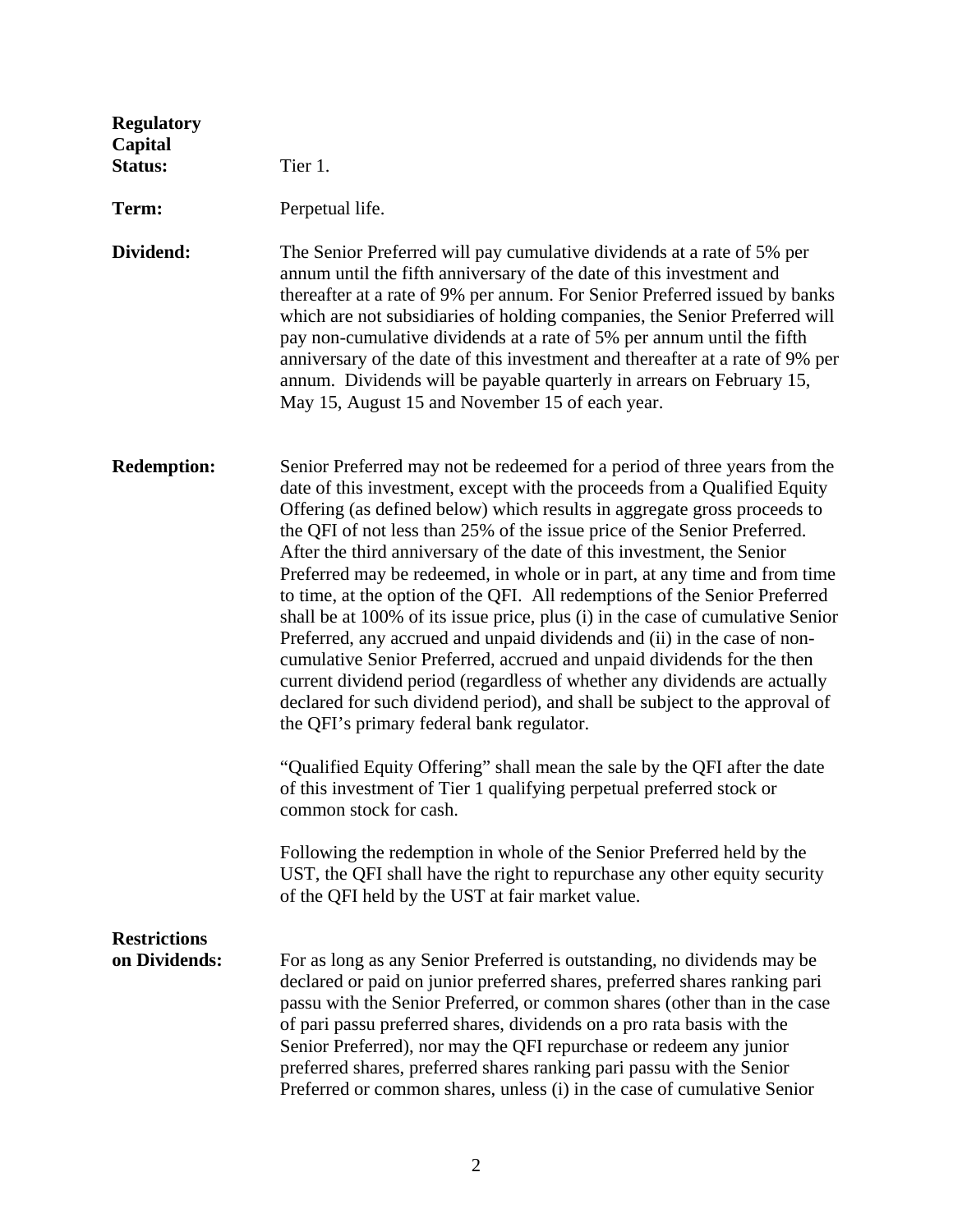Preferred all accrued and unpaid dividends for all past dividend periods on the Senior Preferred are fully paid or (ii) in the case of non-cumulative Senior Preferred the full dividend for the latest completed dividend period has been declared and paid in full. **Common dividends:** The UST's consent shall be required for any increase in common dividends per share until the third anniversary of the date of this investment unless prior to such third anniversary the Senior Preferred is redeemed in whole or the UST has transferred all of the Senior Preferred to third parties.

**Repurchases:** The UST's consent shall be required for any share repurchases (other than (i) repurchases of the Senior Preferred and (ii) repurchases of junior preferred shares or common shares in connection with any benefit plan in the ordinary course of business consistent with past practice) until the third anniversary of the date of this investment unless prior to such third anniversary the Senior Preferred is redeemed in whole or the UST has transferred all of the Senior Preferred to third parties. In addition, there shall be no share repurchases of junior preferred shares, preferred shares ranking pari passu with the Senior Preferred, or common shares if prohibited as described above under "Restrictions on Dividends".

**Voting rights:** The Senior Preferred shall be non-voting, other than class voting rights on (i) any authorization or issuance of shares ranking senior to the Senior Preferred, (ii) any amendment to the rights of Senior Preferred, or (iii) any merger, exchange or similar transaction which would adversely affect the rights of the Senior Preferred.

> If dividends on the Senior Preferred are not paid in full for six dividend periods, whether or not consecutive, the Senior Preferred will have the right to elect 2 directors. The right to elect directors will end when full dividends have been paid for four consecutive dividend periods.

**Transferability:** The Senior Preferred will not be subject to any contractual restrictions on transfer. The QFI will file a shelf registration statement covering the Senior Preferred as promptly as practicable after the date of this investment and, if necessary, shall take all action required to cause such shelf registration statement to be declared effective as soon as possible. The QFI will also grant to the UST piggyback registration rights for the Senior Preferred and will take such other steps as may be reasonably requested to facilitate the transfer of the Senior Preferred including, if requested by the UST, using reasonable efforts to list the Senior Preferred on a national securities exchange. If requested by the UST, the QFI will appoint a depositary to hold the Senior Preferred and issue depositary receipts.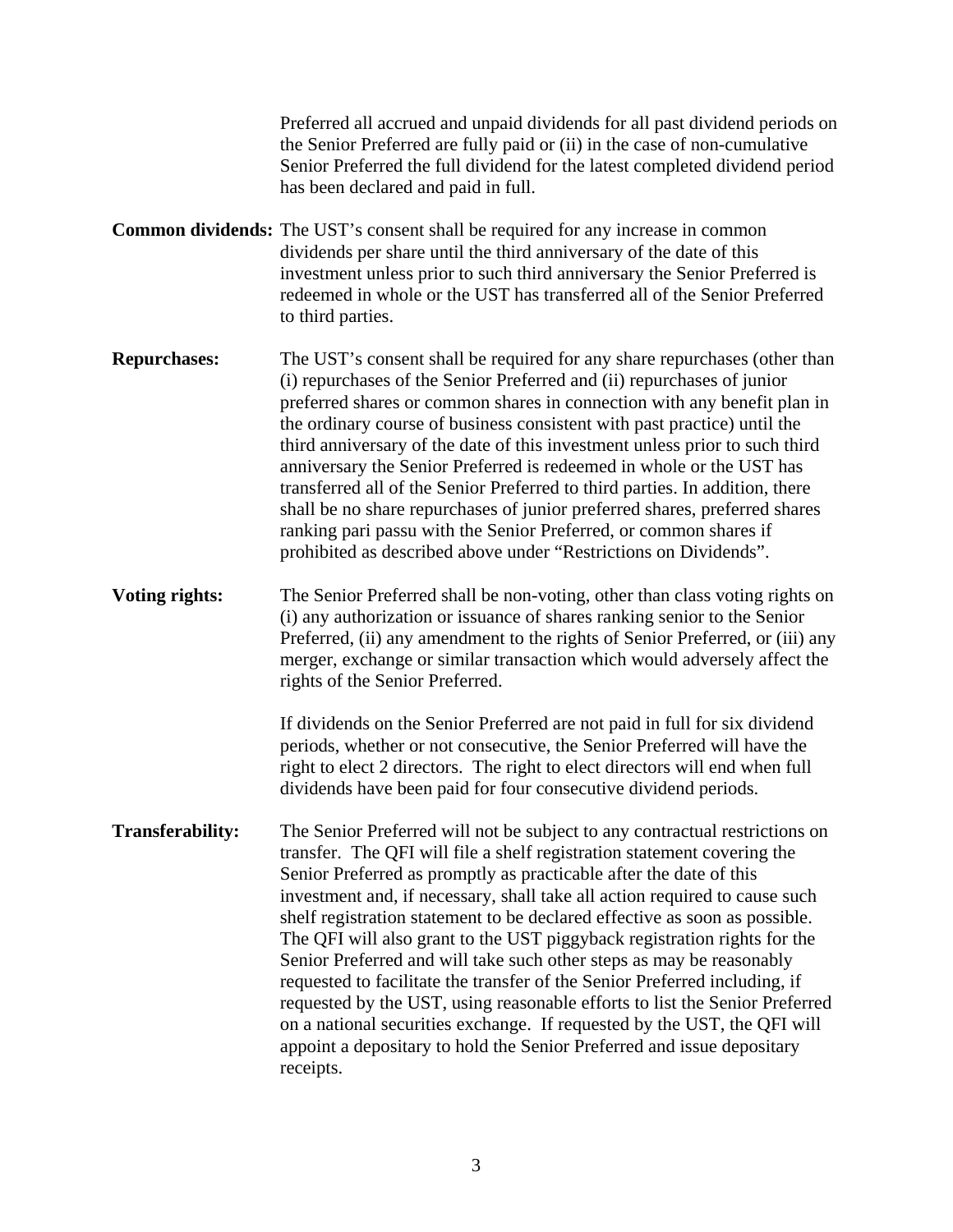# **Executive**

**Compensation:** As a condition to the closing of this investment, the QFI and its senior executive officers covered by the EESA shall modify or terminate all benefit plans, arrangements and agreements (including golden parachute agreements) to the extent necessary to be in compliance with, and following the closing and for so long as UST holds any equity or debt securities of the QFI, the QFI shall agree to be bound by, the executive compensation and corporate governance requirements of Section 111 of the EESA and any guidance or regulations issued by the Secretary of the Treasury on or prior to the date of this investment to carry out the provisions of such subsection. As an additional condition to closing, the QFI and its senior executive officers covered by the EESA shall grant to the UST a waiver releasing the UST from any claims that the QFI and such senior executive officers may otherwise have as a result of the issuance of any regulations which modify the terms of benefits plans, arrangements and agreements to eliminate any provisions that would not be in compliance with the executive compensation and corporate governance requirements of Section 111 of the EESA and any guidance or regulations issued by the Secretary of the Treasury on or prior to the date of this investment to carry out the provisions of such subsection.

#### **Summary of Warrant Terms**

| Warrant:               | The UST will receive warrants to purchase a number of shares of common<br>stock of the QFI having an aggregate market price equal to 15% of the<br>Senior Preferred amount on the date of investment, subject to reduction as<br>set forth below under "Reduction". The initial exercise price for the<br>warrants, and the market price for determining the number of shares of<br>common stock subject to the warrants, shall be the market price for the<br>common stock on the date of the Senior Preferred investment (calculated<br>on a 20-trading day trailing average), subject to customary anti-dilution<br>adjustments. The exercise price shall be reduced by 15% of the original<br>exercise price on each six-month anniversary of the issue date of the<br>warrants if the consent of the QFI stockholders described below has not<br>been received, subject to a maximum reduction of 45% of the original<br>exercise price. |
|------------------------|-----------------------------------------------------------------------------------------------------------------------------------------------------------------------------------------------------------------------------------------------------------------------------------------------------------------------------------------------------------------------------------------------------------------------------------------------------------------------------------------------------------------------------------------------------------------------------------------------------------------------------------------------------------------------------------------------------------------------------------------------------------------------------------------------------------------------------------------------------------------------------------------------------------------------------------------------|
| Term:                  | 10 years                                                                                                                                                                                                                                                                                                                                                                                                                                                                                                                                                                                                                                                                                                                                                                                                                                                                                                                                      |
| <b>Exercisability:</b> | Immediately exercisable, in whole or in part                                                                                                                                                                                                                                                                                                                                                                                                                                                                                                                                                                                                                                                                                                                                                                                                                                                                                                  |

**Transferability:** The warrants will not be subject to any contractual restrictions on transfer; provided that the UST may only transfer or exercise an aggregate of onehalf of the warrants prior to the earlier of (i) the date on which the QFI has received aggregate gross proceeds of not less than 100% of the issue price